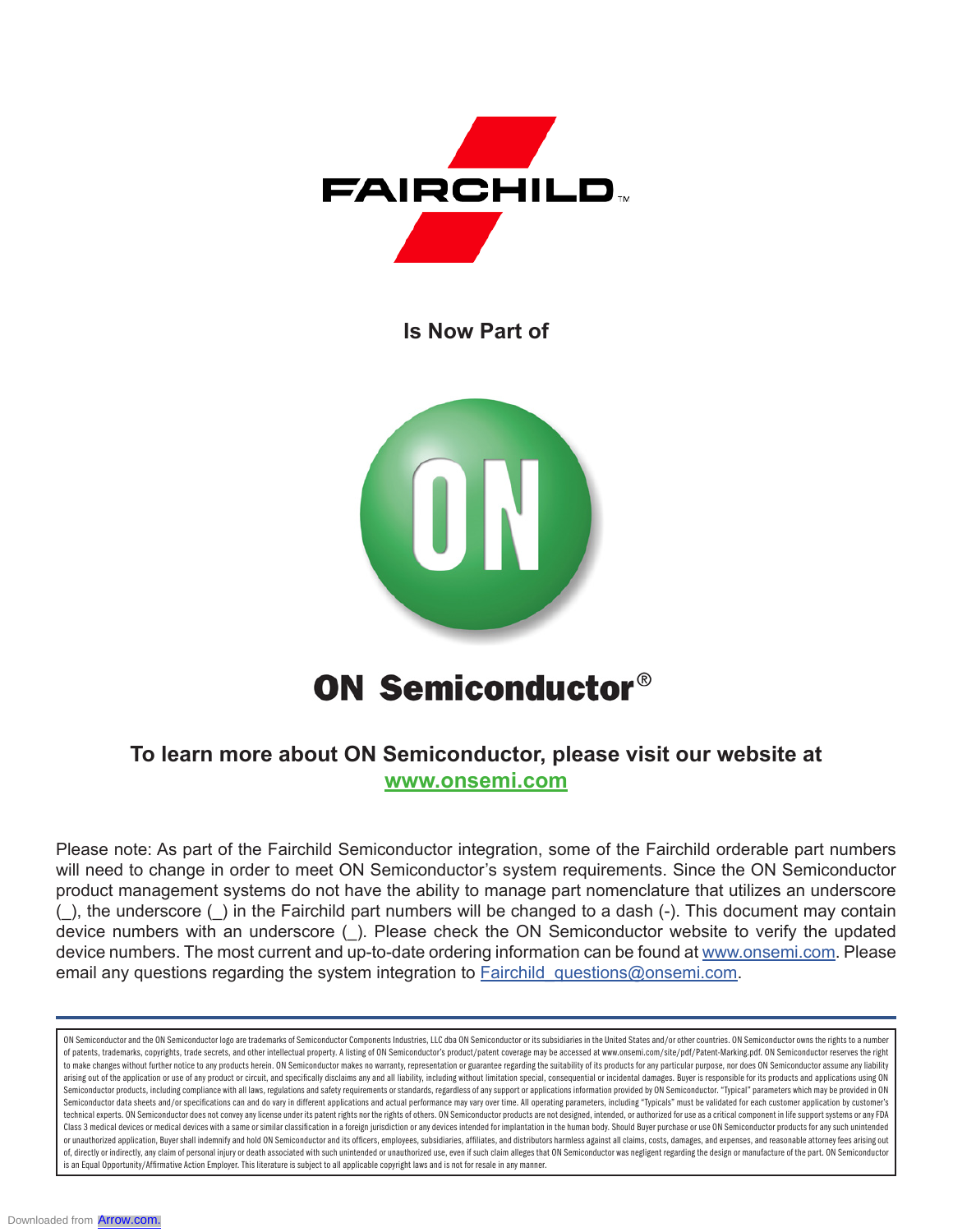November 2015

**MMBZ5221B - MMBZ5257B — Zener Diodes**

MMBZ52321B - MMBZ52525 - Nener Diodes

## **MMBZ5221B - MMBZ5257B Zener Diodes**

**FAIRCHILD** 



#### **Absolute Maximum Ratings**(1, 2)

Stresses exceeding the absolute maximum ratings may damage the device. The device may not function or be operable above the recommended operating conditions and stressing the parts to these levels is not recommended. In addition, extended exposure to stresses above the recommended operating conditions may affect device reliability. The absolute maximum ratings are stress ratings only. Values are at  $T_A = 25^{\circ}$ C unless otherwise noted.

| Symbol                      |                                                                         | <b>Parameter</b>                                       | Value           | Unit            |  |
|-----------------------------|-------------------------------------------------------------------------|--------------------------------------------------------|-----------------|-----------------|--|
| $P_D$                       | Power Dissipation                                                       | Referencing $R_{\theta, JA}$ , $T_A = 25^{\circ}C$     | 250             | mW              |  |
|                             |                                                                         | Referencing $\psi_{\text{JI}}$ , T <sub>1</sub> = 25°C | 550             |                 |  |
| $R_{\theta$ JA              |                                                                         | Junction-to-Ambient Thermal Resistance <sup>(3)</sup>  | 465             | $\mathrm{C}$ /W |  |
| $\Psi$ JL                   | Junction-to-Lead Thermal Characteristics<br>(with reference to Cathode) |                                                        | 220             | °C⁄W            |  |
| $\mathsf{T}_{\textsf{STG}}$ | Storage Temperature Range                                               |                                                        | $-55$ to $+150$ | °C              |  |
| Т.,                         | <b>Operating Junction Temperature</b>                                   |                                                        | $+150$          | °C              |  |

#### **Note:**

1.These ratings are based on a maximum junction temperature of 150°C.

2.These are steady state limits. The factory should be consulted on applications involving pulsed or low duty cycle operations.

3. Device mounted on FR-4 PCB, board size = 76.2 mm x 114.3 mm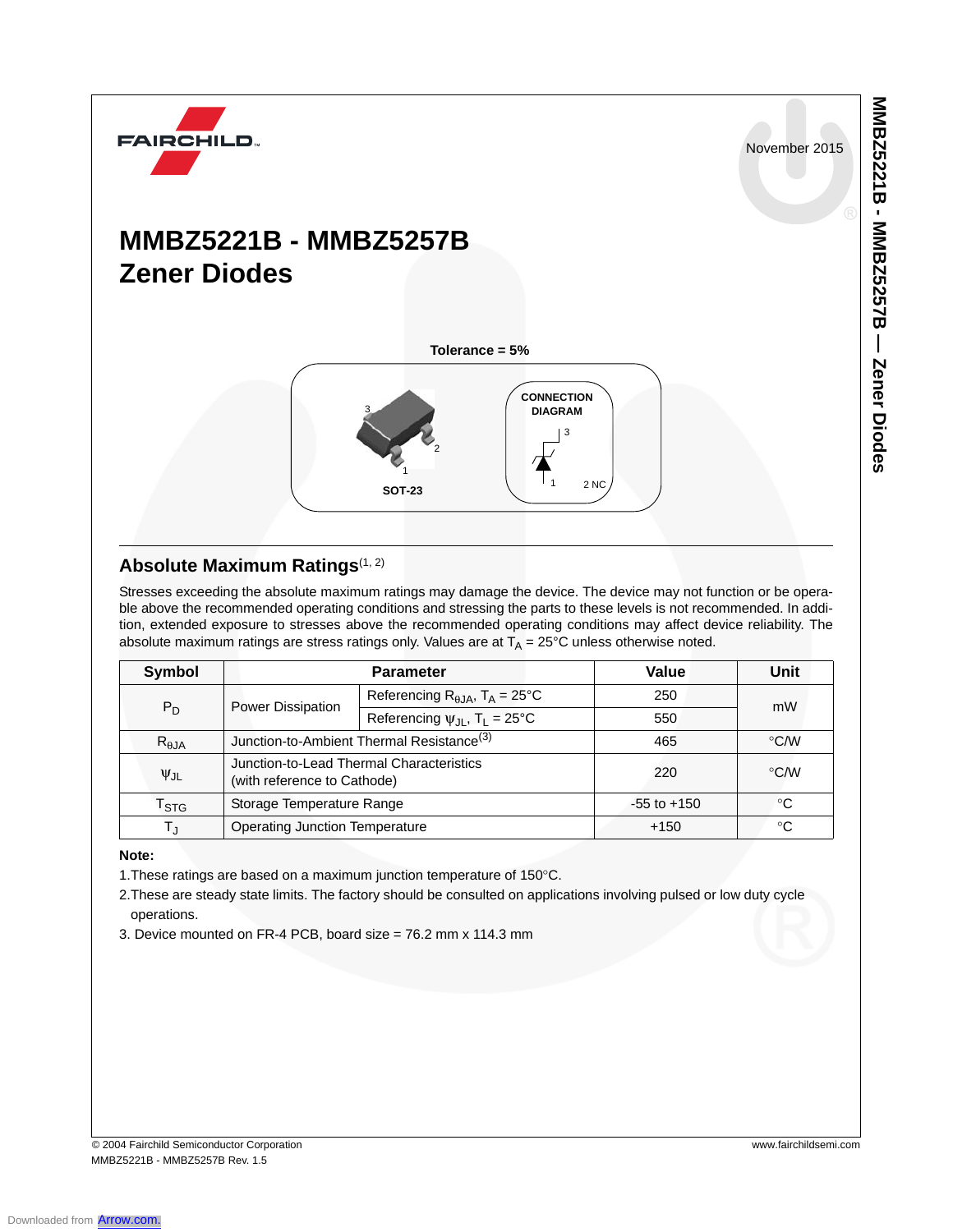# **MNBZ5221B - MMBZ5257B - Zener Diodes MMBZ5221B - MMBZ5257B — Zener Diodes**

#### **Electrical Characteristics**

Values are at  $T_A = 25^{\circ}$ C unless otherwise noted.

| <b>Device</b>    | <b>Mark</b> | $V_Z(V)$ @ $I_Z(mA)$ |      |       |           |                                   |     |                                     |      |                             |     |
|------------------|-------------|----------------------|------|-------|-----------|-----------------------------------|-----|-------------------------------------|------|-----------------------------|-----|
|                  |             | Min.                 | Nor. | Max.  | $I_Z(mA)$ | $Z_{Z}(\Omega) \otimes I_{Z}(mA)$ |     | $Z_{ZK}(\Omega) \otimes I_{ZK}(mA)$ |      | $I_R(\mu A) \otimes V_R(V)$ |     |
| MMBZ5221B        | <b>18A</b>  | 2.28                 | 2.4  | 2.52  | 20        | 30                                | 20  | 1,200                               | 0.25 | 100                         | 1.0 |
| <b>MMBZ5223B</b> | <b>18C</b>  | 2.565                | 2.7  | 2.835 | 20        | 30                                | 20  | 1,300                               | 0.25 | 75                          | 1.0 |
| MMBZ5226B        | 8A          | 3.135                | 3.3  | 3.465 | 20        | 28                                | 20  | 1,600                               | 0.25 | 25                          | 1.0 |
| MMBZ5227B        | 8B          | 3.42                 | 3.6  | 3.78  | 20        | 24                                | 20  | 1,700                               | 0.25 | 15                          | 1.0 |
| MMBZ5228B        | 8C          | 3.705                | 3.9  | 4.095 | 20        | 23                                | 20  | 1,900                               | 0.25 | 10                          | 1.0 |
| MMBZ5229B        | 8D          | 4.085                | 4.3  | 4.515 | 20        | 22                                | 20  | 1,000                               | 0.25 | 5.0                         | 1.0 |
| MMBZ5230B        | 8E          | 4.465                | 4.7  | 4.935 | 20        | 19                                | 20  | 1,900                               | 0.25 | 5.0                         | 2.0 |
| MMBZ5231B        | 8F          | 4.845                | 5.1  | 5.355 | 20        | 17                                | 20  | 1,600                               | 0.25 | 5.0                         | 2.0 |
| MMBZ5232B        | 8G          | 5.32                 | 5.6  | 5.88  | 20        | 11                                | 20  | 1,600                               | 0.25 | 5.0                         | 3.0 |
| MMBZ5233B        | 8H          | 5.7                  | 6.0  | 6.3   | 20        | 7.0                               | 20  | 1,600                               | 0.25 | 5.0                         | 3.5 |
| MMBZ5234B        | 8J          | 5.89                 | 6.2  | 6.51  | 20        | 7.0                               | 20  | 1,000                               | 0.25 | 5.0                         | 4.0 |
| MMBZ5235B        | 8K          | 6.46                 | 6.8  | 7.14  | 20        | 5.0                               | 20  | 750                                 | 0.25 | 3.0                         | 5.0 |
| MMBZ5236B        | 8L          | 7.125                | 7.5  | 7.875 | 20        | 6.0                               | 20  | 500                                 | 0.25 | 3.0                         | 6.0 |
| MMBZ5237B        | 8M          | 7.79                 | 8.2  | 8.61  | 20        | 8.0                               | 20  | 500                                 | 0.25 | 3.0                         | 6.5 |
| MMBZ5238B        | 8N          | 8.265                | 8.7  | 9.135 | 20        | 8.0                               | 20  | 600                                 | 0.25 | 3.0                         | 6.5 |
| MMBZ5239B        | 8P          | 8.645                | 9.1  | 9.555 | 20        | 10                                | 20  | 600                                 | 0.25 | 3.0                         | 7.0 |
| MMBZ5240B        | 8Q          | 9.5                  | 10   | 10.5  | 20        | 17                                | 20  | 600                                 | 0.25 | 3.0                         | 8.0 |
| MMBZ5241B        | 8R          | 10.45                | 11   | 11.55 | 20        | 22                                | 20  | 600                                 | 0.25 | 2.0                         | 8.4 |
| MMBZ5242B        | 8S          | 11.4                 | 12   | 12.6  | 20        | 30                                | 20  | 600                                 | 0.25 | 1.0                         | 9.1 |
| MMBZ5243B        | 8T          | 12.35                | 13   | 13.65 | 9.5       | 13                                | 9.5 | 600                                 | 0.25 | 0.5                         | 9.9 |
| MMBZ5244B        | 8U          | 13.3                 | 14   | 14.7  | 9.0       | 15                                | 9.0 | 600                                 | 0.25 | 0.1                         | 10  |
| MMBZ5245B        | 8V          | 14.25                | 15   | 15.75 | 8.5       | 16                                | 8.5 | 600                                 | 0.25 | 0.1                         | 11  |
| MMBZ5246B        | 8W          | 15.2                 | 16   | 16.8  | 7.8       | 17                                | 7.8 | 600                                 | 0.25 | 0.1                         | 12  |
| MMBZ5247B        | 8X          | 16.15                | 17   | 17.85 | 7.4       | 19                                | 7.4 | 600                                 | 0.25 | 0.1                         | 13  |
| MMBZ5248B        | 8Y          | 17.1                 | 18   | 18.9  | 7.0       | 21                                | 7.0 | 600                                 | 0.25 | 0.1                         | 14  |
| MMBZ5249B        | 8Z          | 18.05                | 19   | 19.95 | 6.6       | 23                                | 6.6 | 600                                 | 0.25 | 0.1                         | 14  |
| MMBZ5250B        | 81A         | 19                   | 20   | 21    | 6.2       | 25                                | 6.2 | 600                                 | 0.25 | 0.1                         | 15  |
| MMBZ5251B        | 81B         | 20.9                 | 22   | 23.1  | 5.6       | 29                                | 5.6 | 600                                 | 0.25 | 0.1                         | 17  |
| MMBZ5252B        | 81C         | 22.8                 | 24   | 25.2  | 5.2       | 33                                | 5.2 | 600                                 | 0.25 | 0.1                         | 18  |
| MMBZ5253B        | 81D         | 23.75                | 25   | 26.25 | 5.0       | 35                                | 5.0 | 600                                 | 0.25 | 0.1                         | 19  |
| MMBZ5254B        | 81E         | 25.65                | 27   | 28.35 | 4.6       | 41                                | 4.6 | 600                                 | 0.25 | 0.1                         | 21  |
| MMBZ5255B        | 81F         | 26.6                 | 28   | 29.4  | 4.5       | 44                                | 4.5 | 600                                 | 0.25 | 0.1                         | 21  |
| MMBZ5256B        | 81G         | 28.5                 | 30   | 31.5  | 4.2       | 49                                | 4.2 | 600                                 | 0.25 | 0.1                         | 23  |
| MMBZ5257B        | 81H         | 31.35                | 33   | 34.65 | 3.8       | 58                                | 3.8 | 600                                 | 0.25 | 0.1                         | 25  |

 $V_F$  Forward Voltage = 0.9 V Maximum at  $I_F$  = 10 mA for all MMBZ5200 series

© 2004 Fairchild Semiconductor Corporation www.fairchildsemi.com MMBZ5221B - MMBZ5257B Rev. 1.5 2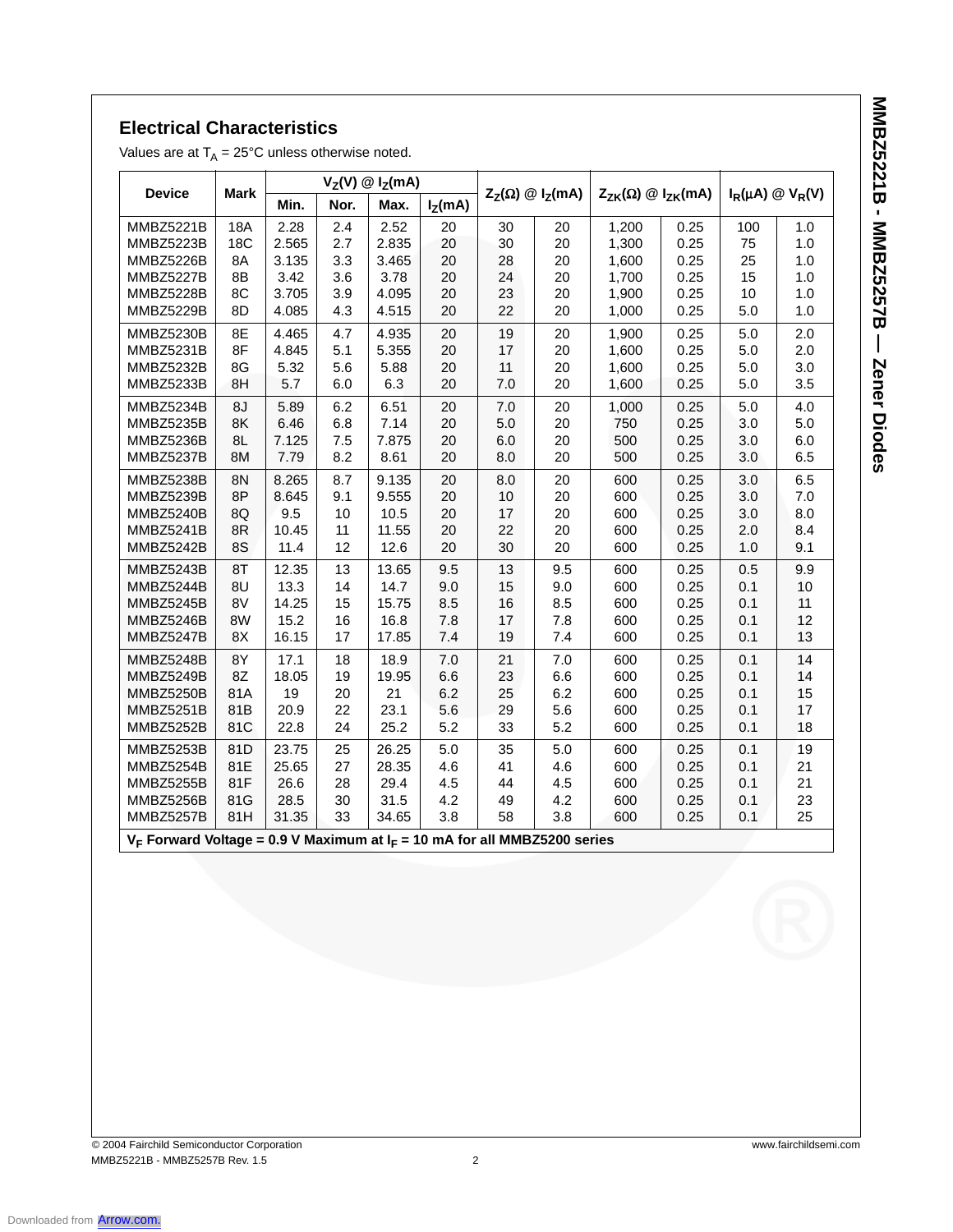

MMBZ52321B - MMBZ5252B - Nener Diodes **MMBZ5221B - MMBZ5257B — Zener Diodes**

© 2004 Fairchild Semiconductor Corporation www.fairchildsemi.com MMBZ5221B - MMBZ5257B Rev. 1.5 3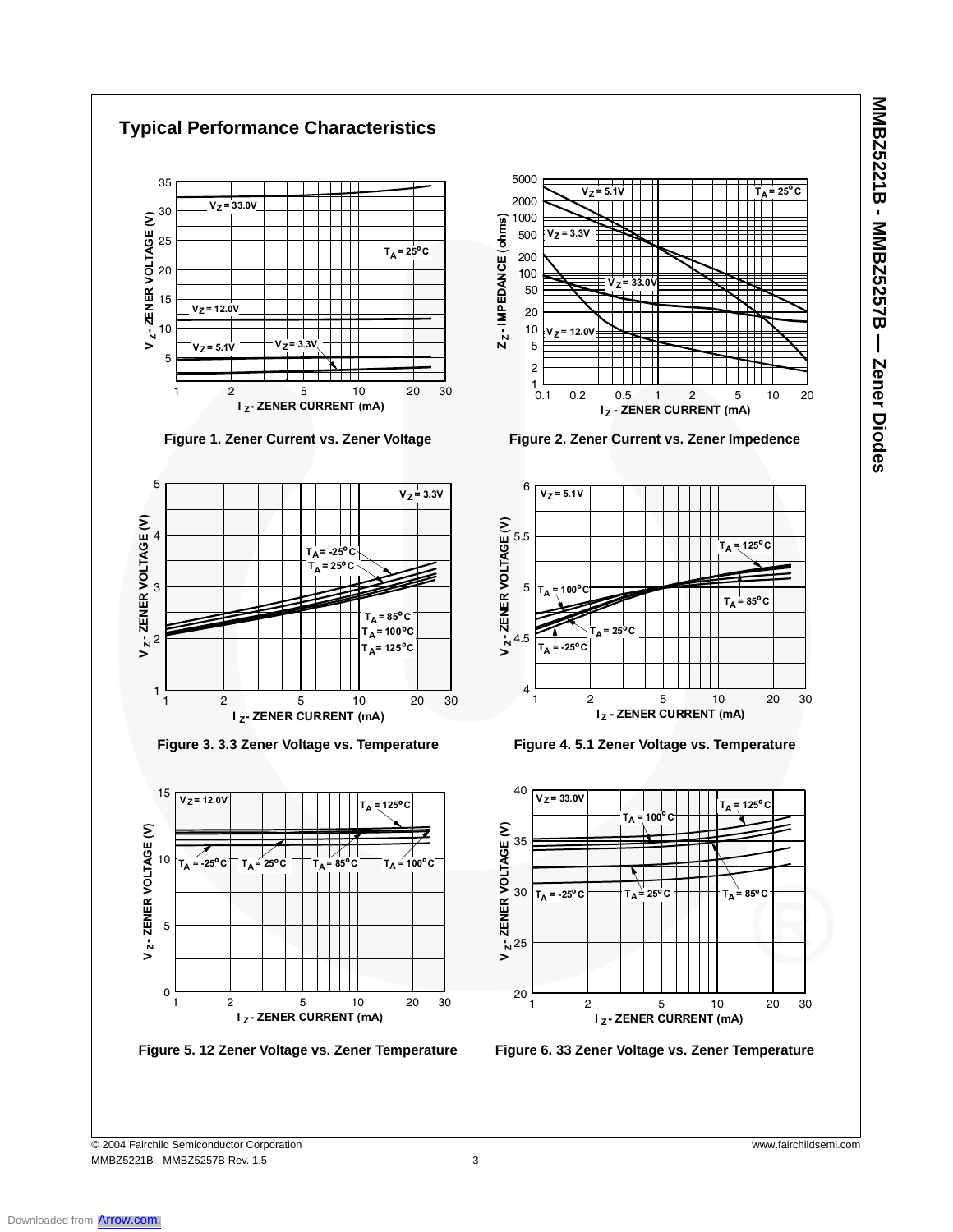